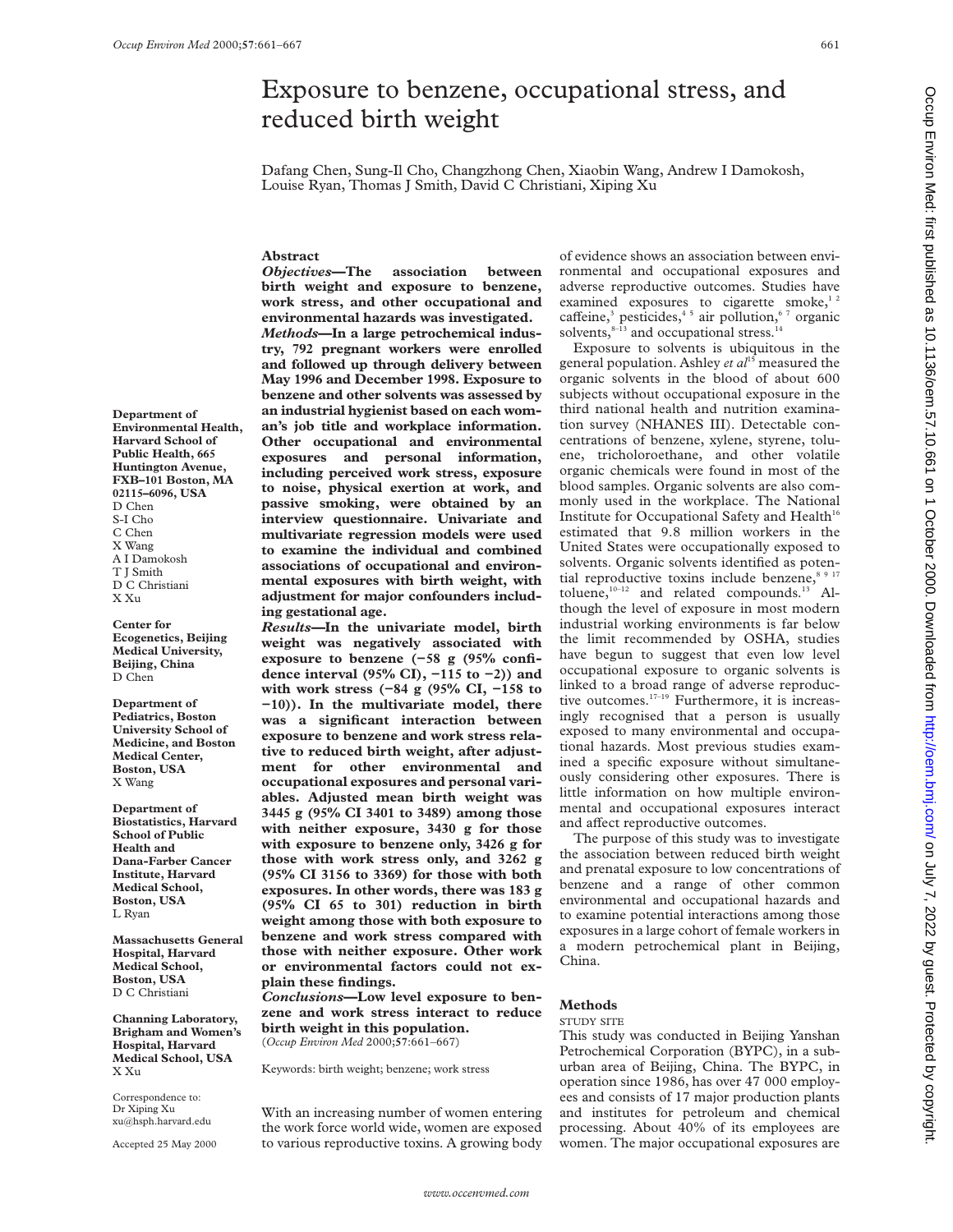to benzene, toluene, styrene, and xylene. As BYPC is a modern industry, the level of exposure is very low. For example, the time weighted average (TWA) for benzene during the shift for exposed workers ranged from 0.017 ppm (rubber plant) to 0.191 ppm (chemical plant No 1)<sup>20</sup> with an overall mean of 0.112 ppm and a median of 0.033 ppm, a concentration far below the limit of 1 ppm as an 8 hour TWA recommended by OSHA.<sup>21</sup> Concentrations of other solvents, such as styrene, toluene, and xylene, were all below 1 ppm, far below the OSHA standard.<sup>20</sup> About 80% of local residents are employed at BYPC. In general, pregnant employees stop working at about 28 weeks of gestation.

The BYPC Staff Hospital is the only regional hospital that serves the local community and the employees of BYPC. It is a large hospital affiliated with Beijing Medical University. The obstetrics department of the hospital has 50 delivery beds. All BYPC female workers are entitled to receive free medical care including routine health examination, family planning counselling, prenatal care, delivery service, and neonatal care. On confirmation of pregnancy, each prospective mother is scheduled for antenatal visits and is given a maternity notebook to record examination findings at each visit and the dates of subsequent visits.

# **STUDY POPULATION AND PROCEDURE**

Eligible women were current BYPC employees who had a single live birth at the BYPC staff hospital between May 1996 and December 1998. Those who had multiple gestation, births with major congenital defects, or a medically diagnosed gynaecological or endocrine disorder were excluded from the study. Among eligible subjects, participation rate was over 92%. The study protocol was approved by the institutional review boards of Harvard School of Public Health and Beijing Medical University. A total of 1237 eligible women were enrolled on confirmation of a clinical pregnancy. After informed consent was obtained, a previously validated questionnaire<sup>17</sup> was administered by trained interviewers to obtain information on demographic characteristics, cigarette smoking, alcohol consumption, diet, physical activity, occupational exposure, and medical and reproductive history. Clinical data including prepregnancy weight and height, the first day of the last menstrual period, findings of each prenatal visit, and birth outcomes (including the infant's sex, gestational age, and birth weight) were recorded by a trained nurse.

## ASSESSMENT OF EXPOSURE TO BENZENE AND OTHER SOLVENTS

We based maternal exposure to benzene on a specialised industrial hygiene method developed in three steps. Firstly, a walk through field study was conducted by an industrial hygienist to obtain detailed information on the production processes in each of the plants. Information was obtained on different sections of the plant known as workshops, including raw materials, end products, chemical reaction processes, and the job titles involved in the

production. Location maps and flow charts of the chemical reaction processes were also prepared for each workshop. A qualitative description of typical job tasks was provided for major production workshops. Each of the plants had a different number of workshops. In total, 218 workshops were identified, and a list of 104 job titles was constructed.

Secondly, on a subset of 132 workers, two different methods of assessment of exposure were compared. For each woman in this subgroup, personal air sampling was conducted on a randomly chosen workday. Quantitative chemical measurements were performed for benzene, toluene, styrene, and xylene. If a detectable concentration of any chemical was measured, the woman was classified as exposed to the specific solvent. The second method was based on an industrial hygienist's assessment of each woman's plant, workshop, and job title information. A standardised algorithm was developed to classify each worker into either exposed or unexposed to each of the four solvents, respectively. For example, in the workshops where benzene was present as a raw material or end product, all the workers were classified as exposed to benzene. If a woman did not work primarily in such a workshop, but had a job title that required tasks in the exposed areas, she was also rated as exposed to benzene. Thus, operators who worked in such facilities as refinery, rubber plant, oil blending workshop, benzene tank farm, or phenol production workshop, were rated as exposed, and workers in the electricity control room, packing workshop, workers' union, administration office, information centre, or the library, were considered to be unexposed. The industrial hygienist's assessment was compared with the classification based on detection of chemicals from air samples. The sensitivity and specificity of the hygienist's qualitative assessment was reasonably high for benzene (0.70 and 0.62, respectively). However, sensitivity was below 0.4 for toluene, styrene, and xylene.

Thirdly, a trained interviewer obtained information on plant, workshop, and job title from all women participants. Based on the standardised algorithm developed in the validation stage, an industrial hygienist classified each woman's exposure into three categories without knowledge of birth outcomes. Women who were exposed to benzene with or without other exposures were classified as exposed to benzene. Women who were not exposed to benzene but potentially to other solvents were grouped as exposed to other solvents. Finally, women who were not exposed to any solvents were classified as unexposed. Further details of the exposure assessment method and validation results are described elsewhere.<sup>20 22</sup>

#### OTHER OCCUPATIONAL EXPOSURES AND PERSONAL INFORMATION

To identify each woman's exposures to reproductive hazards other than solvents, a trained interviewer used a detailed checklist constructed from toxicology literature. Exposures to 26 different chemical and physical hazards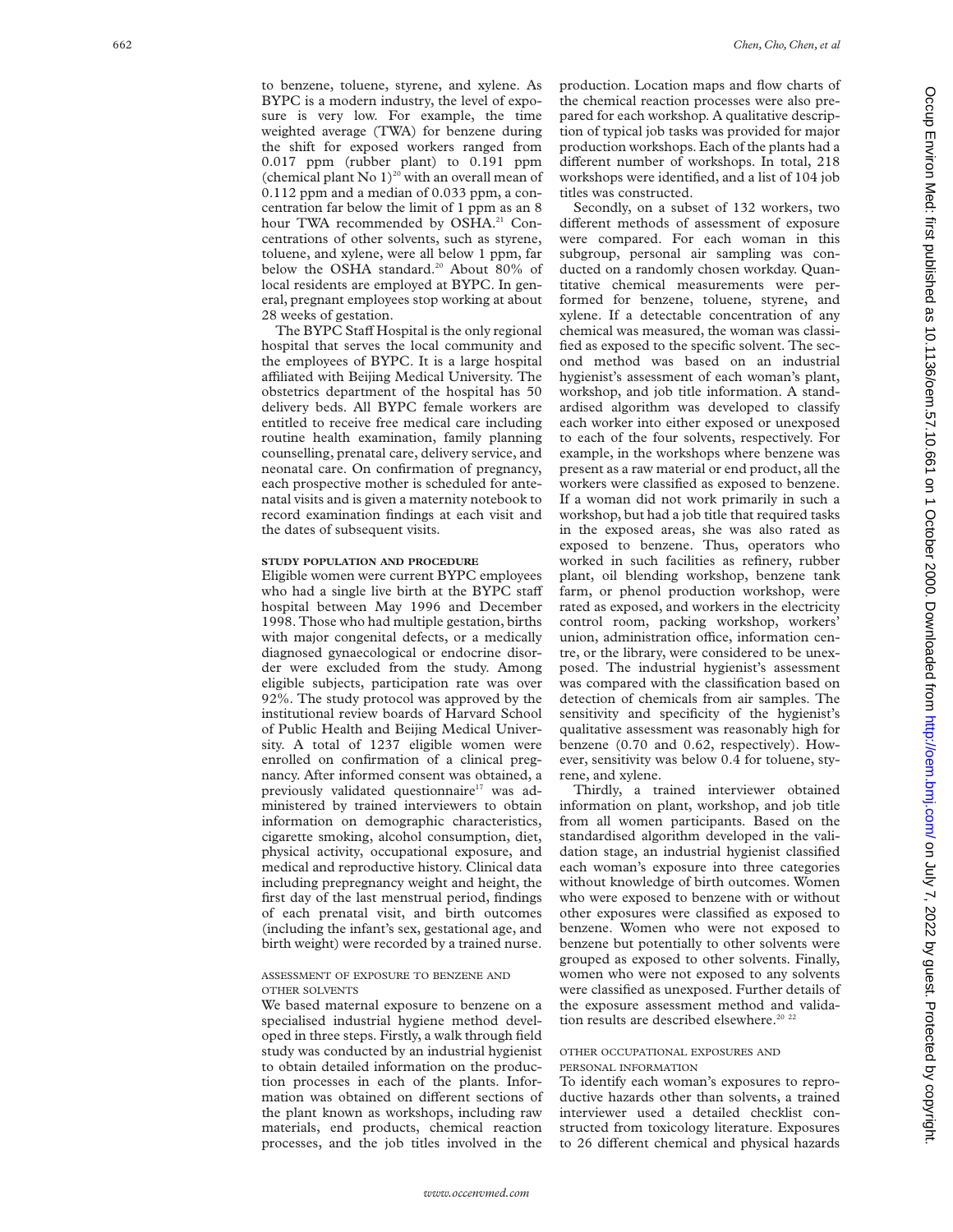were reported by 108 participants (86 exposed to benzene, 22 unexposed). The frequency of exposure to each specific hazard was low, ranging from 1 to 11. Therefore, a combined variable was formed as exposure to other reproductive hazards. Information on other occupational exposures such as noise (yes/no), vibration (yes/no), dust/fumes (yes/no), rotating shift work (yes/no), main work posture (sitting, standing, squatting, mobile, and other), frequency of lifting work (never, sometimes, always), physical exertion (light, moderate, heavy), and perceived work stress (no or low, moderate, high) were also obtained from the questionnaire interview. Perceived work stress was assessed by a person's response to the question "How stressed do you feel at your workplace? (1=no or low, 2=moderate, 3=high)." Data were also collected on personal variables including maternal age, education, date of marriage, weight and height before pregnancy, general health, medical history, use of contraceptives, reproductive history, active and passive smoking at home and at work, alcohol consumption, use of herbal medicines, and indoor air pollution. Passive smoking at work and at home was based on a person's response to the question "Do your colleagues in your office or work room smoke while they are on duty?" and "Are there any people who live with you who smoke?", respectively. To the extent that these factors relate to exposure to benzene and birth weight, adjustment was made for these factors in the data analysis. It is noted that many workers reported a rotating shiftwork, but in fact, most of them were able to sleep during their shift. As there is considerable misclassification of this variable, we decided not to include it in the data analysis.

#### ASSESSMENT OF BIRTH OUTCOMES

In this study, birth weight was measured in the delivery room by a trained nurse and was accurate to 10 g. The first day of the last menstrual period recorded on the first prenatal visit was used to estimate the gestational age. It was accurate in this population for several reasons. In China, married couples who plan to have a child need to apply for birth permission at the local family planning administration. In essence, all births are planned, and couples will try to conceive once they have obtained birth permission. Due to the one child policy, families are highly concerned about healthy pregnancy and healthy babies. All the women in our study population sought prenatal care and had a pregnancy test soon after missing a menstrual period. Furthermore, the gestational age was calculated in exact days instead of rounded completed weeks as in most epidemiological studies.

#### STATISTICAL ANALYSIS

Among 1237 eligible women enrolled, the sample for the analysis consisted of 825 women with well defined exposure: those who were exposed to benzene (n=366) and those who were not exposed to any organic solvents (n=459). Women who were exposed to other solvents (n=412) were excluded due to the

concern of exposure misclassification. Among 825 women included in the analyses, a small number of women who smoked (n=2) or drank (n=22) during the pregnancy were excluded. Another nine women were excluded because of missing information on smoking or alcohol use during pregnancy. The final sample size for the analysis includes 792 women (354 benzene exposed, and 438 non-exposed).

Birth weight is the primary outcome of interest. It represents an end point of fetal growth. Reduced birth weight can result from preterm delivery, retardation of intrauterine growth, or both. This study specifically focused on adverse effects of environmental and occupational hazards on intrauterine growth; therefore, all the regression models adjusted for gestational age. To adequately adjust for gestational age, we examined the functional relation between gestational age and birth weight, and found that inclusion of both linear and quadratic terms fitted the model best.

We used linear regression models to examine the individual and combined associations between birth weight and major occupational and environmental exposures including benzene, noise, vibration, dust, perceived work stress, exposure to reproductive toxins other than solvents, lifting, physical exertion, main work posture, and passive smoking. All the exposure variables were treated as binary or dummy variables. Perceived work stress and physical exertion were dichotomised (low *v* moderate or high) because the highest category contained fewer than 20 subjects. We also investigated potential interactions of multiple occupational exposures on birth weight. Inclusion of exposure to benzene, stress, and the interaction of the two significantly contributed to the basic model as did gestational age (p=0.03, partial *F* test). None of the other interactions were detectable. None of the covariates examined changed the effect estimate for the interaction term between benzene and stress by more than 5%. The addition of the variable "working mainly in a sitting posture" changed the main effect of exposure to benzene by more than 15%; therefore this variable was included in the final model.

All the multivariate models adjusted for known or potentially important confounders, $^{23}$   $^{24}$  including maternal age (categorised into 20–25, 26–29, and 30–40), height and body mass index (BMI) tertiles before pregnancy, education (college  $v$  lower), parity ( $\geq 1$   $v$ none), infant sex, exposure to noise, physical exertion, and exposure to other hazard". The final model showed a good fit with the residuals showing no significant departure from normal distribution (p>0.10, Shapiro-Wilk test).

#### **Results**

Maternal and infant characteristics by maternal exposure to benzene are presented in table 1. This is an overall low risk population, with most women at their optimal reproductive ages, most being the ideal weight for height, non-smokers, and non-alcohol drinkers. The overall mean (SD) birth weight for this sample was 3427 (441) g. The gestational age had a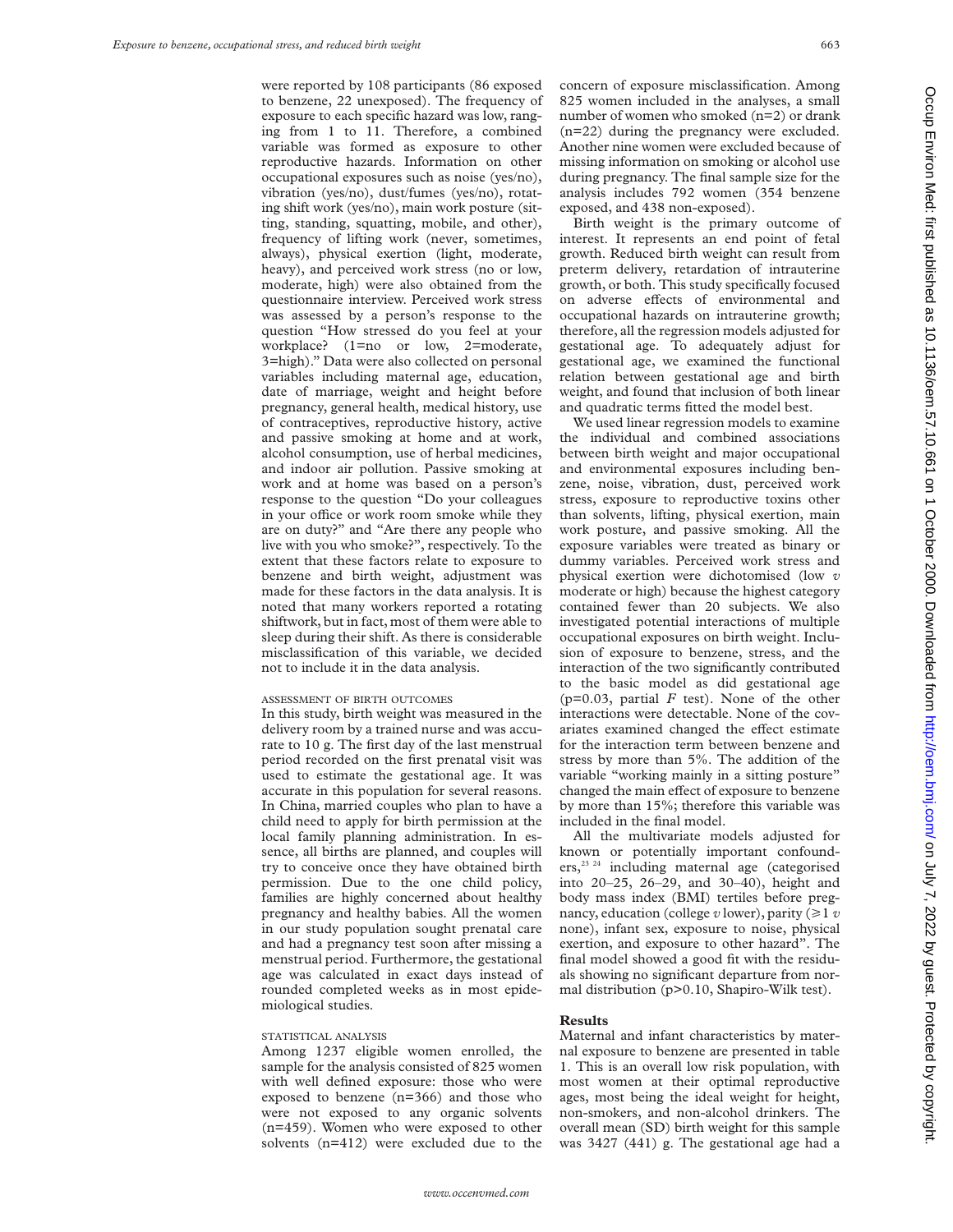*Table 1 Characteristics of the study population, Beijing Yanshan Petrochemical Corporation, China*

|                                           | No exposure<br>$(n=438)$ mean (SD)<br>27.0(2.4) |            | Exposure to benzene<br>$(n=354)$ mean (SD)<br>26.7(1.9) |            |
|-------------------------------------------|-------------------------------------------------|------------|---------------------------------------------------------|------------|
| Age $(v)$                                 |                                                 |            |                                                         |            |
| Duration of employment (y)                | 5.7(3.0)                                        |            | 6.3(2.7)                                                |            |
| Weight before pregnancy (kg)              | 57.8 (9.3)                                      |            | 58.3 (9.7)                                              |            |
| Height before pregnancy (cm)              | 161.5(5.0)                                      |            | 161.0(4.7)                                              |            |
| BMI before pregnancy (kg/m <sup>2</sup> ) | 22.2(3.5)                                       |            | 22.5(3.6)                                               |            |
| Birth weight (g)                          |                                                 | 3464 (429) |                                                         | 3382 (451) |
| Gestational age (weeks)                   | 40.0(1.3)                                       |            | 39.8(1.5)                                               |            |
|                                           | $\boldsymbol{n}$                                | (%)        | $\boldsymbol{n}$                                        | (%)        |
| Age $(y)$ :                               |                                                 |            |                                                         |            |
| $20 - 25$                                 | 94                                              | (21.5)     | 70                                                      | (19.8)     |
| $26 - 29$                                 | 276                                             | (63.0)     | 250                                                     | (70.6)     |
| $30 - 40$                                 | 68                                              | (15.5)     | 34                                                      | (9.6)      |
| Education:                                |                                                 |            |                                                         |            |
| Middle school or lower                    | 45                                              | (10.3)     | 33                                                      | (9.3)      |
| High school                               | 217                                             | (49.5)     | 247                                                     | (69.8)     |
| College or above                          | 176                                             | (40.2)     | 74                                                      | (20.9)     |
| Passive smoking at home or work           | 239                                             | (55.6)     | 218                                                     | (61.8)     |
| Parity (one or more)                      | 18                                              | (4.1)      | 14                                                      | (4.0)      |
| Female baby                               | 215                                             | (49.1)     | 171                                                     | (48.7)     |
| Work stress                               | 85                                              | (19.4)     | 57                                                      | (16.1)     |
| <b>Noise</b>                              | 56                                              | (13.0)     | 151                                                     | (42.8)     |
| Physical exertion                         | 105                                             | (24.0)     | 89                                                      | (25.1)     |
| Other hazards                             | 22                                              | (5.0)      | 86                                                      | (24.3)     |
| Work mainly in a sitting posture          | 250                                             | (57.1)     | 245                                                     | (69.2)     |

*Table 2 Crude association of birth weight with environmental and occupational exposures and maternal and infant characteristics*

| Variable                                           | $\boldsymbol{n}$ | $Estimated*$<br>change in birth<br>weight | p Value | $(95\% \text{ CI})$     |
|----------------------------------------------------|------------------|-------------------------------------------|---------|-------------------------|
| Maternal characteristics:                          |                  |                                           |         |                         |
| Age $(v)$ :                                        |                  |                                           |         |                         |
| $20 - 25$                                          | 164              | Referent                                  |         |                         |
| $26 - 29$                                          | 526              | 2.1                                       | 0.559   | $(-50 \text{ to } 91)$  |
| $30 - 40$                                          | 102              | 167                                       | 0.001   | $(68 \text{ to } 266)$  |
| Height tertile before pregnancy (cm):              |                  |                                           |         |                         |
| 1st $(147-159)$                                    | 244              | Referent                                  |         |                         |
| 2nd (160-163)                                      | 314              | 24                                        | 0.478   | $(-43 \text{ to } 92)$  |
| 3rd (164-180)                                      | 234              | 112                                       | 0.003   | $(40 \text{ to } 184)$  |
| BMI tertile before pregnancy (kg/m <sup>2</sup> ): |                  |                                           |         |                         |
| $1(14.17-20.31)$                                   | 264              | Referent                                  |         |                         |
| $2(20.32 - 23.42)$                                 | 260              | 64                                        | 0.068   | $(-5 \text{ to } 133)$  |
| $3(23.43 - 37.46)$                                 | 268              | 100                                       | 0.004   | $(31 \text{ to } 168)$  |
| College education or above                         | 250              | 89                                        | 0.004   | $(28 \text{ to } 149)$  |
| Passive smoking                                    | 457              | $-53$                                     | 0.066   | $(-109 \text{ to } 4)$  |
| Infant characteristics:                            |                  |                                           |         |                         |
| Parity (one or more)                               | 32               | 83                                        | 0.257   | $(-60 \text{ to } 25)$  |
| Female baby                                        | 386              | $-97$                                     | 0.001   | $(-153$ to $-40)$       |
| Occupational exposures:                            |                  |                                           |         |                         |
| Exposure to benzene                                | 354              | $-58$                                     | 0.044   | $(-115$ to $-2)$        |
| Perceived work stress                              | 142              | $-84$                                     | 0.026   | $(-158$ to $-10)$       |
| Noise at work                                      | 207              | $-36$                                     | 0.275   | $(-100 \text{ to } 29)$ |
| Physical exertion                                  | 194              | $-32$                                     | 0.337   | $(-98 \text{ to } 33)$  |
| Other hazards                                      | 108              | $-30$                                     | 0.471   | $(-112 \text{ to } 52)$ |
| Work mainly in a sitting posture                   | 495              | 18                                        | 0.552   | $(-41 \text{ to } 76)$  |

\*All the estimates were derived from a linear regression model with adjustment for a linear and a square terms of gestational age.

*Table 3 Adjusted association of birth weight with selected environmental and occupational exposures*

| Variable                         | $Estimated * change$<br>in birth weight | p Value | $(95\% \text{ CI})$     |
|----------------------------------|-----------------------------------------|---------|-------------------------|
| Benzene exposure                 | $-15$                                   | 0.655   | $(-82 \text{ to } 52)$  |
| Work stress                      | $-19$                                   | 0.702   | $(-115 \text{ to } 78)$ |
| Benzene-stress interaction       | $-149$                                  | 0.048   | $(-296 \text{ to } -1)$ |
| Noise exposure                   | 14                                      | 0.697   | $(-55 \text{ to } 82)$  |
| Physical exertion                | $-10$                                   | 0.767   | $(-58 \text{ to } 78)$  |
| Other hazards                    | $-16$                                   | 0.711   | $(-101$ to 69)          |
| Work mainly in a sitting posture | 12                                      | 0.701   | $(-50 \text{ to } 73)$  |
| Passive smoking at home or work  | $-36$                                   | 0.200   | $(-92 \text{ to } 19)$  |

\*All the estimates were derived from a multiple linear regression model including maternal age, education, parity, height and body mass index before pregnancy, infant sex, linear and quadratic terms of gestational age, and the other listed variables.

> near normal distribution, with a mean (SD) of 39.9 weeks (1.4) and a range from 33 to 44 weeks. The women in the exposed and non-exposed groups were similar for age distri-



*Birth weight by exposure to benzene and stress. Adjusted birth weight (g) for four subgroups defined by maternal exposure to benzene and work stress: group 1 has no exposure to benzene and no work stress (none); group 2 (stress only); group 3 (benzene only); and group 4 (both). The numbers in parentheses indicate the number of women in each category (see table 3 for the list of variables adjusted for).*

bution, years of employment, stress, maternal weight and height before pregnancy, parity, and infant sex. However, the women in the exposed group were less likely to have a college education and more likely to be exposed to noise and passive smoke. The mean birth weight was 82 g lighter and the mean gestational age 0.2 weeks shorter for the group exposed to benzene than for the unexposed group.

Table 2 presents the association between birth weight and each personal, environmental, and occupational factor, with adjustment for gestational age. Consistent with the available literature, taller stature, larger BMI, higher parity, and higher education were each associated with increased birth weight, whereas female sex and passive smoking were associated with decreased birth weight. Although the exposure to benzene was low in this population, it was significantly associated with reduced birth weight (−58; 95% confidence interval (95% CI) −115 to −2). Perceived work stress was also significantly associated with reduced birth weight (−84; 95% CI −158 to −10). Exposure to noise, other hazards, physical exertion, and work posture were not significantly associated with birth weight.

These associations were further evaluated by multivariate analysis. The multivariate regression model included exposure to benzene, work stress, and the variables listed in table 2. The interaction term was also included in the model (table 3) because there was a significant interaction between exposure to benzene and perceived work stress. The figure illustrates the interactive relation: the adjusted mean birth weight was 3445 g (95% CI 3401 to 3489) among those without exposure to benzene and work stress, 3430 g (95% CI 3382 to 3477) for those with only exposure to benzene, 3426 g (95% CI 3340 to 3513) for those with only work stress, and 3262 g (95% CI 3156 to 3369) for those with exposure to both benzene and work stress. The group with both exposures showed a 183 g reduction (95%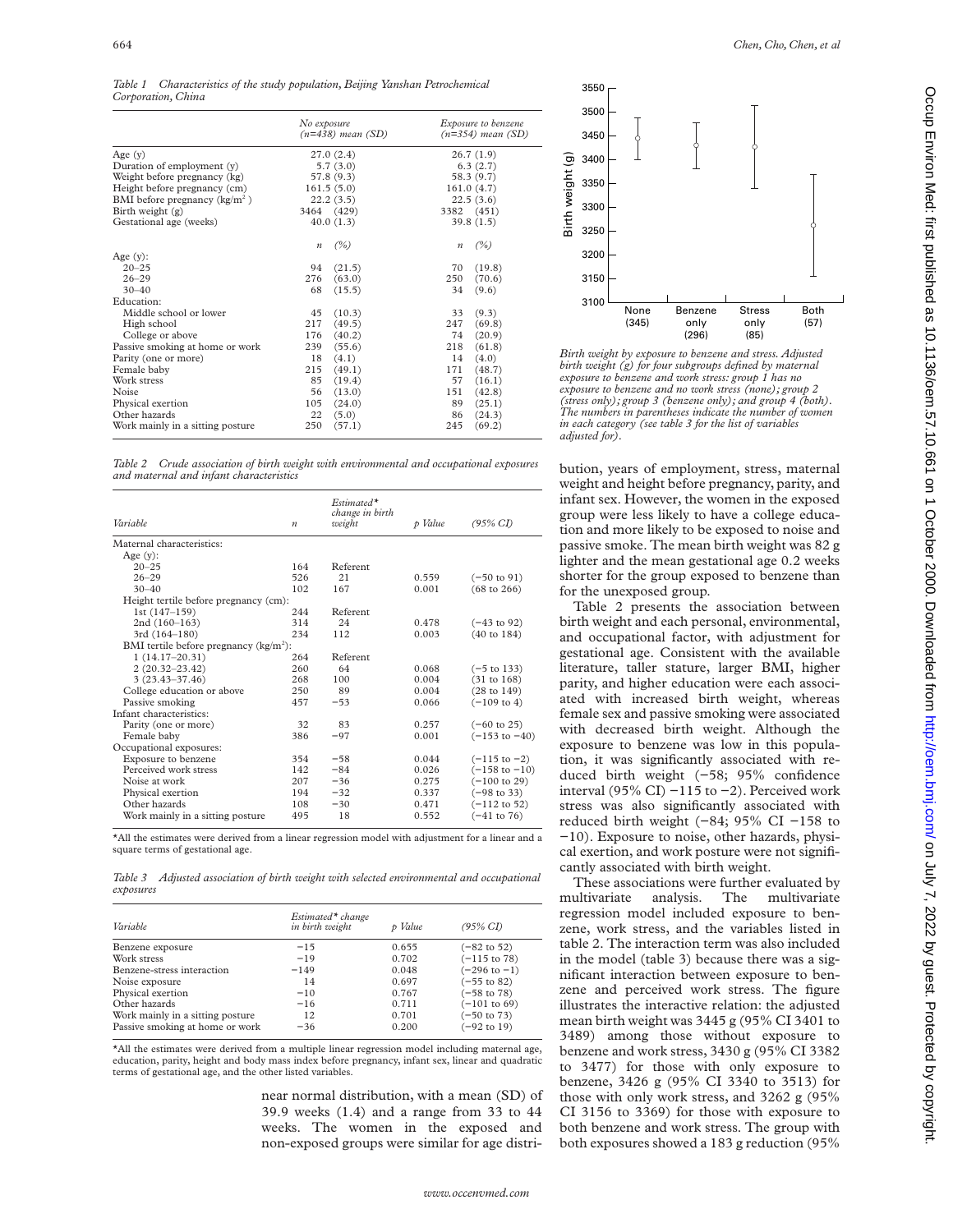CI 65 to 301) in birth weight compared with those with neither exposure.

#### **Discussion**

In both developed and developing countries, low birth weight (<2500 g) is the single most important predictor of neonatal mortality and is a major determinant of post-neonatal mortality and morbidity.<sup>25</sup> There is growing evidence that many environmental and occupational factors are associated with reduced birth weight.<sup>23 24</sup> In this study, we investigated the association between birth weight and a range of potential environmental and occupational hazards, in particular, exposure to benzene and work stress. After adjusting for gestational age and other major maternal and infant covariates, we found that low exposure to benzene was significantly associated with reduced birth weight. More remarkably, there was a significant interaction between exposure to benzene and work stress, resulting in a much greater reduction in birth weight among those with both exposure to benzene and work stress, than among those without either.

This study has several characteristics. It is one of the few studies to examine low exposure to benzene relative to birth weight; it is based on many female workers from a modern petrochemical plant, where epidemiological and clinical data were collected with a validated questionnaire and consistent methods were used by trained research staff and where occupational exposure was measured by objective exposure assessment; and it is overall a low risk and relatively homogeneous population in terms of sociodemographic factors, which offers an opportunity to examine exposure to low concentrations of organic solvents and other occupational hazards relative to birth weight without many influential confounders. Assessment of exposure to low concentrations of organic solvents poses a challenge in epidemiological studies. In the current study, an extensive effort was made to develop an objective and cost efficient method with reasonable sensitivity and specificity.

This study examined a large range of occupational and environmental exposures and potential interactions. Especially, we examined whether any other personal, occupational, or environmental variables could explain the reduced birth weight among women with exposure to both benzene and stress. None of the factors substantially changed the effect of the benzene-stress interaction term by inclusion in or exclusion from the model. As production processes and work environments have been well characterised in our study population, it is not very likely that there was an unrecognised environmental or occupational exposure that could significantly alter our study findings.

Our findings are consistent with previous epidemiological studies. Benzene and other organic solvents have been identified as potential reproductive toxins.<sup>8-13 17</sup> Wilkins and Steele<sup>26</sup> reported that the risk of preterm delivery was increased among female veterinarians exposed to solvents. Witkowski and Johnson<sup>27</sup> noted an increased risk of low birth weight among women who consumed drinking water polluted by benzene or other solvents. In a recent study of 125 women exposed to solvents and  $125$  matched controls,<sup>28</sup> an increased frequency of birth defects was found in the exposed group. As a secondary result, birth weight was also significantly lower among the exposed group. There have been strong suggestions that maternal stress is associated with preterm birth and low birth weight. A prospective study of 90 women showed that episodic and chronic stress factors were significantly associated with reduced birth weight and shortened gestational age at birth.<sup>29</sup> In a larger prospective study among 2593 women, stress measured by a 28 item Likert scale was significantly associated with preterm birth and low birth weight.<sup>30</sup> The results of our study are consistent with the previous studies for the effect of exposure to benzene and maternal stress separately. However, in our study the effect was most distinct among women who had both factors.

The biological mechanisms by which benzene and work stress affect birth weight remain to be determined. Benzene is known to produce several toxic metabolites that affect rapidly growing cells such as bone marrow, cause oxidative damage in the cells, and suppress cell growth. $31 \overline{)32}$  In animal studies benzene and other aromatic organic solvents have consistently been shown to be fetotoxic, resulting in delayed fetal development and reduced birth weight.<sup>33-35</sup> The mechanism by which maternal stress affects birth outcome was thought to be through stress dependent hormones or immunological pathways.<sup>36</sup> Stress results in the release of various adrenal and hypothalamic stress hormones, which enhance placental, decidual, and amniochorionic expression of corticotropin releasing hormone.<sup>37</sup> McLean *et al*<sup>38</sup> found that, compared with women delivering at term, women delivering preterm had significantly increased plasma corticotropin releasing hormone between 16 and 30 weeks of gestation, whereas women delivering post-term had significantly decreased plasma concentrations of corticotropin releasing hormone. Our study suggests that there may be biological synergism between the causal pathways of benzene and stress relative to birth weight.

Our study findings have the following implications. As exposure to organic solvents is prevalent in the general population, even a small amount of shift in the mean birth weight distribution curve towards the left among those exposed may translate into a significantly increased number of low birth weight infants, thus contributing to a significant aetiological fraction of low birth weight. This study documents that exposure to benzene even at a concentration five times below the limit recommended by OSHA is significantly associated with reduced birth weight, which raises the occupational health issues for women of reproductive age even in a modern petrochemical industry. The finding of significant benzene and work stress interaction suggests the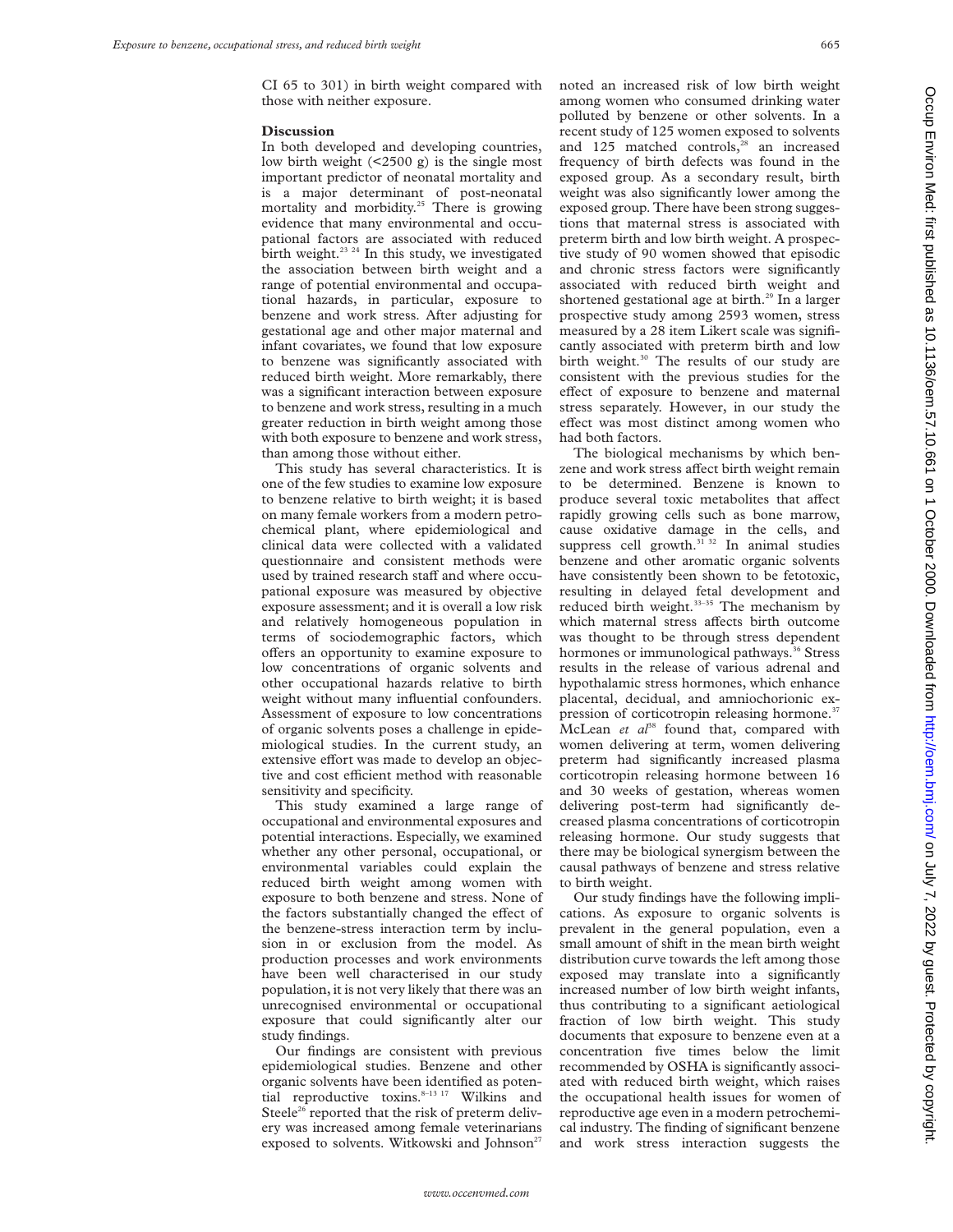importance of assessing potential multiple exposure interactions for future assessment of reproductive risk among women workers.

When the results of this study are interpreted, several methodological limitations should be taken into account. We studied a low risk population with low exposure to benzene as the major occupational exposure, so the generalisability of our findings to women in other populations is unknown. A doseresponse relation between exposure to benzene and birth weight could not be examined due to a lack of data on individual cumulative exposures. The main occupational exposure in this study population was benzene. Our analysis excluded those women who were exposed to other organic solvents but not to benzene. However, among women exposed to benzene, we could not completely exclude the possibility that they might be exposed to very low concentrations of other organic solvents as well. Nevertheless, the observed association should be largely attributed to benzene. Our assessment of perceived stress was based on a simple question to classify the level of stress into three categories: no or low, moderate, and high. This is a subjective measure. However, the data were obtained without the knowledge of the birth weight of the infant and the misclassification is expected to be non-differential, likely resulting in a conservative effect estimate. Previous studies by other investigators<sup>39 40</sup> have linked self perceived stress with adverse pregnancy outcomes. The measure of stress used in the current study has been validated in our earlier studies. In a retrospective study of 3343 women workers in BYPC,<sup>19</sup> we found a significant exposure-response relation between the three levels of perceived stress and the frequency of abnormal duration of the menstrual cycle, a result consistent with the studies that used more detailed assessment of perceived stress.<sup>39</sup> In another study of 1035 women working in textile mills in Anhui, China, we found a similar pattern of significant exposure-response relations between the levels of perceived stress and the frequency of dysmenorrhoea.14 Finally, this is the first report of an interaction between benzene and work stress affecting birth weight. Further studies are clearly needed to corroborate our findings.

In summary, this study has shown that exposure to benzene at a low concentration, well below 1 ppm, was associated with reduced birth weight. More importantly, this study has shown a significant interaction between exposure to benzene and work stress in relation to reduced birth weight. Future assessment of reproductive risk among women workers should not only examine the dose-response relation of a particular exposure, but also take into consideration coexistent exposures as well as interactions among these exposures.

Center Training Grant TW00828. We are grateful to Dr Doug-las Dockery for his insightful review and constructive comments.

- 1 Kline J, Stein ZA, Susser M, *et al*. Smoking: a risk factor for
- spontaneous abortion. *N Engl J Med* 1977;**297**:793–6. 2 Windham GC, Swan SH, Fenster L. Parental cigarette smoking and the risk of spontaneous abortion. *Am J Epidemiol* 1992;**135**:1394–403.
- 3 Dlugosz L, Belanger K, Hellenbrand K, *et al*. Maternal caffeine consumption and spontaneous abortion: a prospec-tive cohort study. *Epidemiology* 1996;**7**:250–5.
- 4 Nurminen T, Rantala K, Kurppa K, *et al*. Agricultural work during pregnancy and selected structural malformations in Finland. *Epidemiology* 1995; **6**:23–30.
- 5 Schwartz DA, Newsum K, Heifetz RM. Parental occupation and birth outcomes in an agricultural community. *Scand J Work Environ Health* 1986;**12**:51–4.
- 6 Xu X, Ding H, Wang X. Acute effects of total suspended particles and sulfur dioxides on preterm delivery: a community-based cohort study. *Arch Environ Health* 1995; **50**:407–15.
- 7 Wang X, Ding H, Ryan L, *et al*. Association between air pollution and low birth weight: a community-based study. *Environ Health Perspect* 1997;**105**:514–20.
- 8 Savitz DA, Whelan EA, Kleckner RC. Effect of parents' occupational exposures on risk of stillbirth, preterm delivery, and small-for-gestational infants. *Am J Epidemiol* 1989; **129**:1210–18.
- 9 Brown-Woodman PDC, Webster WS, Picker K, *et al*. In vitro assessment of individual and interactive effects of aromatic hydrocarbons on embryonic development of the rat. *Reprod Toxicol* 1994; **8**:121–35.
- 10 Hersh JH, Podruch PE, Rogers G, *et al*. Toluene embryopa-thy. *J Pediatr* 1985;**106**:9227.
- 11 Lindbohm M-L. Effects of parental exposure to solvents on indbohm M-L. Effects of parental exposure to solvents on<br>pregnancy outcome. *J Occup Environ Med* 1995;37:908–<br>14.
- 12 Ng TP, Foo SC, Yoong T. Menstrual function in workers exposed to tolune. *Br J Ind Med* 1992;**49**:799–803.
- 13 Sallmen M, Lindbohm M-L, Kyyronen P, *et al*. Reduced fertility among women exposed to organic solvents. *Am J Ind Med* 1995;**27**:699–713.
- 14 Christiani DC, Niu T, Xu X. Occupational stress and dysmenorrhea in women working in cotton textile mills. *Int J Occup Environ Health* 1995; **1**:9–15.
- 15 Ashley DL, Bonin MA, Cardinali FL, *et al*. Blood concentrations of volatile organic compounds in a nonoccupationally exposed US population and in groups with suspected exposure. *Clin Chem* 1994;**40**:1401–4.
- 16 National Institute for Occupational Safety and Health. *Organic solvent neurotoxicity*. Cincinnati: NIOSH, 1987.
- 17 Xu X, Cho S-I, Sammel M,*et al*. Association of petrochemi-cal exposure with spontaneous abortion. *Occup Environ*
- *Medicine* 1998;**55**:31–6. 18 Lemasters GK, Olsen DM, Yiin JH, *et al.* Male reproductive effects of solvent and fuel exposure during aircraft mainte-nance. *Reprod Toxicol* 1999;13:155–66.
- 19 Thurston SW, Ryan L, Christiani DC, *et al*. Petrochemical exposure, ergonomic factors and menstrual disturbances. *Am J Ind Med* 2000; (in press).
- 20 Withdrawn.
- 21 Occupational Safety and Health Administration. *Time-weighted average limit. Occupational safety and health standards. Benzene*. Washington, DC: US OSHA, Code of
- Federal Regulations, 1987.<br>22 Hu YA, Smith TJ, Xu X, et al. Comparison of self-<br>assessment of solvent exposure with measurement and professional assessment. *Am J Ind Med* 2000; (in press).
- 23 Kramer MS. Determinants of low birth weight: methodological assessment and meta-analysis. *Bull World Health Organ* 1987;**65**:663–737.
- 24 Silbergeld E, Tonat K. Investing in prevention: opportunities to prevent disease and reduce health care costs by identifying environmental and occupational causes of noncancer disease. *Toxicol Ind Health* 1994;**10**:675–827.
- 25 McCormick MC. The contribution of low birth weight infant mortality and childhood morbidity. *N Engl J Med* 1985;**312**:82–90.
- 26 Wilkins JRr, Steele LL. Occupational factors and reproductive outcomes among a cohort of female veterinarians. *J Am Vet Med Assoc* 1998;**213**:61–7.
- 27 Witkowski KM, Johnson NE. Organic-solvent water pollution and low birth weight in Michigan. *Soc Biol* 1992;**39**: 45–54.
- 28 Khattak S, K-Moghtader G, McMartin K, *et al*. Pregnancy outcome following gestational exposure to organic solvents. A prospective controlled study. *JAMA* 1998;**281**:1106–9.
- 29 Wadhwa PD, Sandman CA, Porto M, *et al*. The association between prenatal stress and infant birth weight and gestational age at birth: a prospective investigation. *Am J Obstet Gynecol* 1993;**169**:858–65.
- 30 Copper RL, Goldenberg RL, Das A, *et al*. The preterm prediction study: maternal stress is associated with spontane-ous preterm birth at less than 35 weeks' gestation. *Am J Obstet Gynecol* 1996;**175**:1286–92.
- 31 Laskin JD, Rao NR, Punjabi CJ, *et al*. Distinct actions of benzene and its metabolites on nitric oxide production by bone marrow leukocytes. *J Leukoc Biol* 1995;**57**:422–6.
- 32 Rao NR, Snyder R. Oxidative modifications produced in HL-60 cells on exposure to benzene metabolites. *J Appl Toxicol* 1995;**15**:403–9.

This study is supported in part by grants 1R01 HD32505–01<br>from the National Institute of Child Health and Human Devel-<br>opment; 1R01 ES08337–01 from the National Institute of<br>Environmental Health Science; 1R01 OH03027 from National Institute of Occupational Safety and Health; and G73B1382 from the Environmental Protection Agency; and by grant 20–FY98–0701 from the March of Dimes Birth Defects Foundation. DC is supported in part by Fogarty International